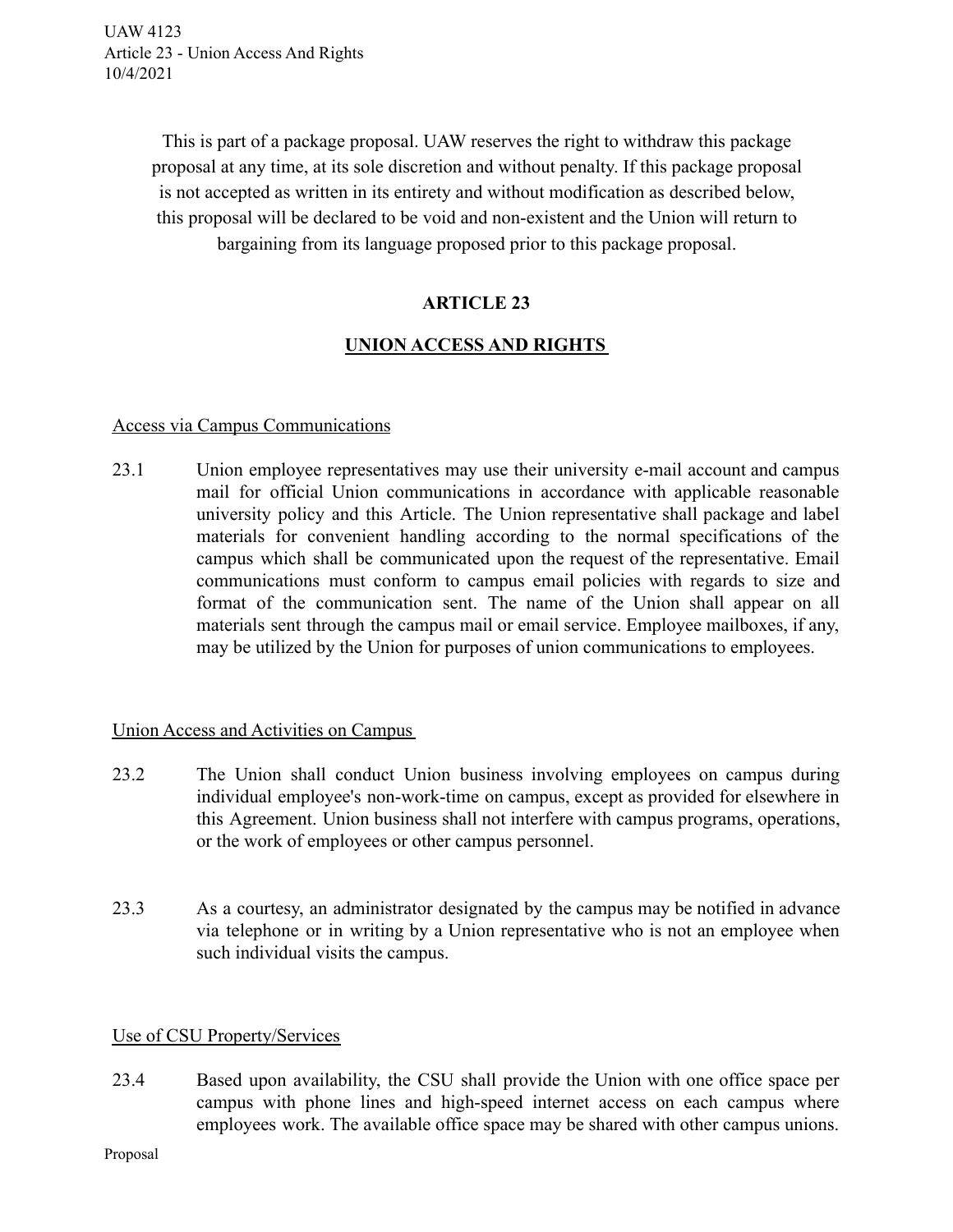Charges for office space, phone lines and high-speed internet shall be borne by the Union.

23.5 The Union shall have access to existing bulletin boards for the posting of Union material subject to reasonable campus rules.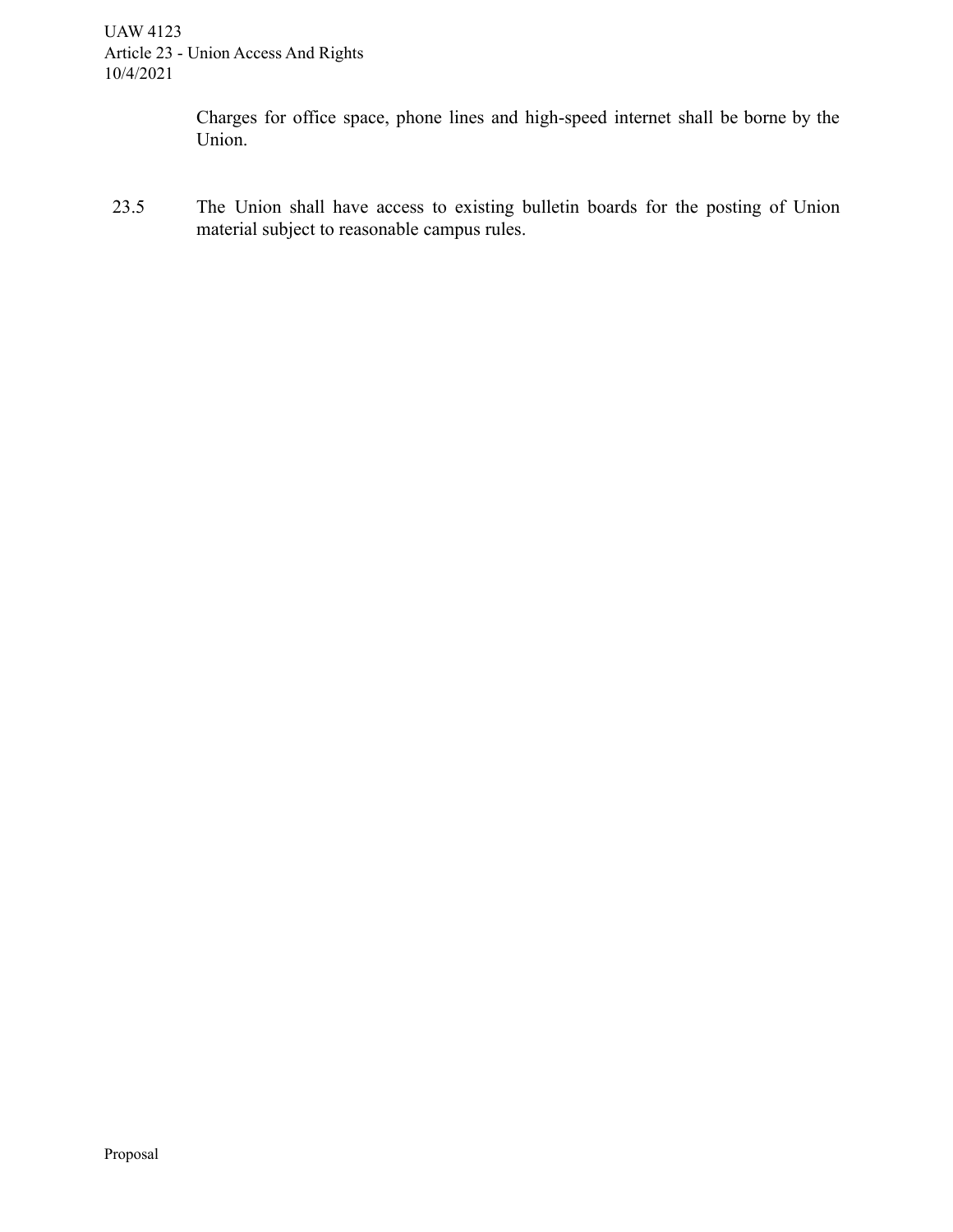23.6 The University shall provide the Union access to meeting rooms at no cost based on availability and in accordance with reasonable campus rules. Use of other University equipment property or services shall be provided at reasonable cost, if any, in accordance with reasonable campus rules.

### Union Release Time

- 23.7 Union leave shall be defined as
	- a. a full or partial leave of absence from an appointment within a UAW-represented classification or
	- b. an appointment to a UAW classification for purposes as designated by the UAW. Such appointments may only be made to students who are in good academic standing as defined in Article 2.4, and who are either currently employed in Unit 11, or previously have been employed in Unit 11.

Leaves as defined in (a) shall be without loss of compensation or benefits.

Appointments under (b) shall be at the current rate of compensation for Academic Student Employees holding a concurrent appointment in the Bargaining Unit. Where the Academic Student Employee holds multiple concurrent appointments, the appointment and compensation paid under this provision shall be at the highest appointment held.

For Academic Student Employees who do not hold a concurrent appointment within the Bargaining Unit, the appointment shall be at the previous salary of the range and classification in which the student was most recently employed within the Bargaining Unit.

#### *Non-Reimbursable Union Leave*

- 1. Prior to the start of the academic term, or as soon as practicable, the UAW shall submit to the Chancellor's Office a list of Academic Student Employees for whom union leave is being requested. Not more than two such union leaves at any one campus may be designated. Such a list shall include the employee's name, campus, title and duration of appointment.
- 2. Leave hereunder shall not exceed a total of three (3) Full-Time Equivalent positions per year.
- 3. Use of leave under this provision shall only be as designated by UAW and may be partial, or up to the maximum time base of a 0.5 Full-Time Equivalent appointment.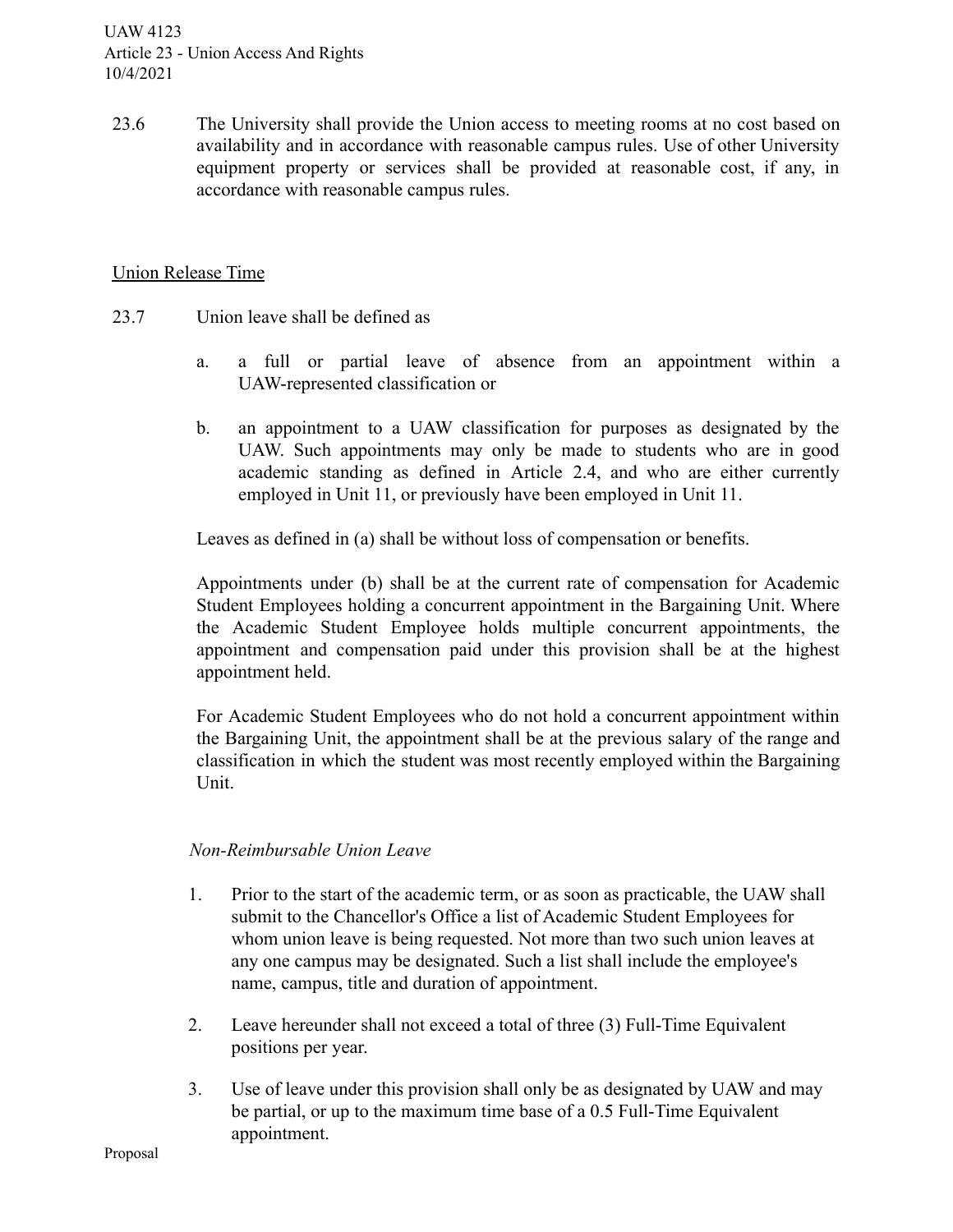- 4. No carry over from one fiscal year to another is permitted.
- 5. If a leave is to be ended early and the employee returns to work, UAW shall give the campus a minimum of fourteen (14) calendar days notice.
- 6. UAW must report to the CSU when the statewide or campus maximum is reached.
- 7. An employee on such a leave shall continue to earn service credit and retirement credit if applicable.
- 8. Vacation, holiday and sick leave credit(s) shall continue to accrue if applicable.

### *Reimbursable Union Leave*

- 1. Prior to the start of the academic term or as soon as practicable, the UAW shall submit to the Chancellor's Office a list of Academic Student Employees for whom reimbursable union leave is being requested. Such a list shall include the employee's name, campus, title and duration of appointment. Such leaves shall not exceed an aggregate amount of six (6) Full-Time Equivalent positions per year.
- 2. Use of leave under this provision shall only be as designated by UAW and may be partial, or up to the maximum time base of a 0.5 Full-Time Equivalent appointment.
- 3. If a leave is to be ended early and the employee returns to work, UAW shall give the campus a minimum of 14 calendar days notice.
- 4. No carry over from one fiscal year to another is permitted.
- 5. An employee on such a leave shall continue to earn service credit and retirement credit if applicable.
- 6. Vacation, holiday and sick leave credit(s) shall continue to accrue if applicable.
- 7. The CSU shall be reimbursed by UAW for all compensation (including benefits) paid to the employee during such a leave. Reimbursement shall be made by UAW no later than thirty (30) calendar days from its receipt of the CSU certification of payment of compensation to the employee. The parties agree that failure to reimburse the CSU within thirty (30) calendar days may result in the denial of any subsequent requests for leave under this provision until all delinquent payments have been made.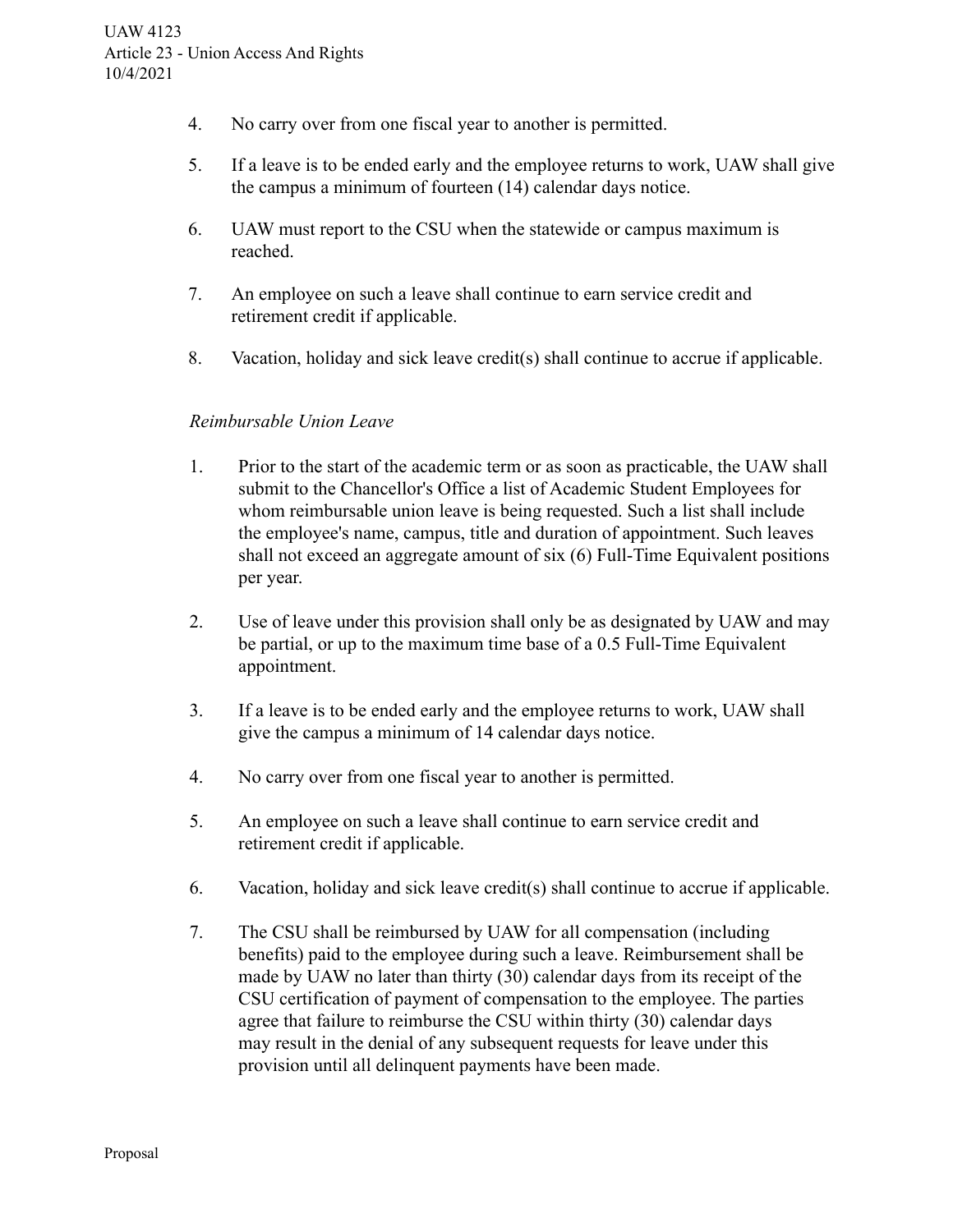### Employee Lists

- 23.8 Except as otherwise provided by the parties, the CSU, through the Office of the Chancellor, shall provide the following information to the Union by the end of the first week of every month in a computer-readable format in two files containing information on every employee in the unit:
- 23.9 Employment History Report:
	- Name
	- Email Address
	- Unique identifier for each employee (formula is confidential)
	- Home Address
	- Original Hire Date
	- Class code
	- Class title
	- CB ID
	- Range code
	- Rate of pay (monthly or hourly, depending on class, reflects FTE)
	- Campus
	- FTE decimal (will be zero for ISA classes because they are hourly)
	- Reporting unit code
	- Reporting unit description
	- PIMS department code
	- PIMS department name
	- Status (active or unpaid leave)
	- Length of appointment
	- Appointment expiration date
	- **● Appointment Number**
	- **● College Name**
	- **<u>Separation Date</u>**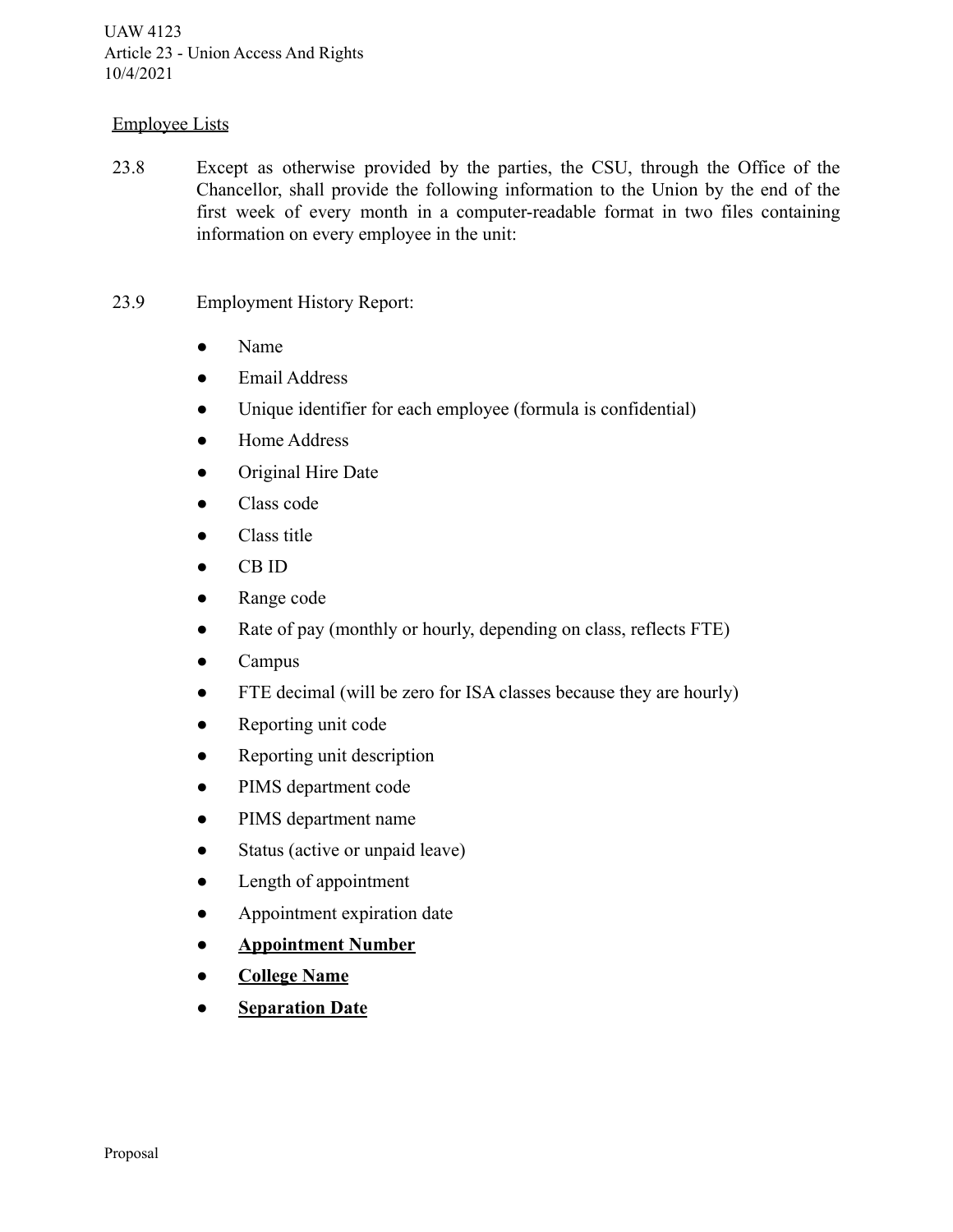Payroll Report:

● Name

## **● Appointment Number**

- Starting Date
- **College Name**
- Undergraduate or Graduate Status

### **● Separation Date**

- **Earned Date**
- Unique identifier for each employee (formula is confidential)
- Class code
- Campus
- Reporting unit code
- Reporting unit description
- Action code (regular pay, supplemental pay, redeposit, accounts receivable, reverse accounts receivable)
- Gross monthly pay
- Monthly employer contribution for each benefit plan (includes health, flexcash, dental, vision, life, retirement, social security, Medicare)
- Hours paid
- Dues and Union deductions of any kind**, or Agency fees**
- Pay period (month and year)
- 23.10 As a condition of providing and having confirmed receipt of the aforementioned information on a monthly basis the CSU and the Union agree that the CSU is under no obligation to provide the identical employee information for the identical period of time more than one time during the life of this Agreement.

#### University Representatives

23.11 The CSU shall designate the University representatives responsible for responding to Union information requests under HEERA and this Agreement. The Union shall only submit information requests to these designated CSU representatives or their designees.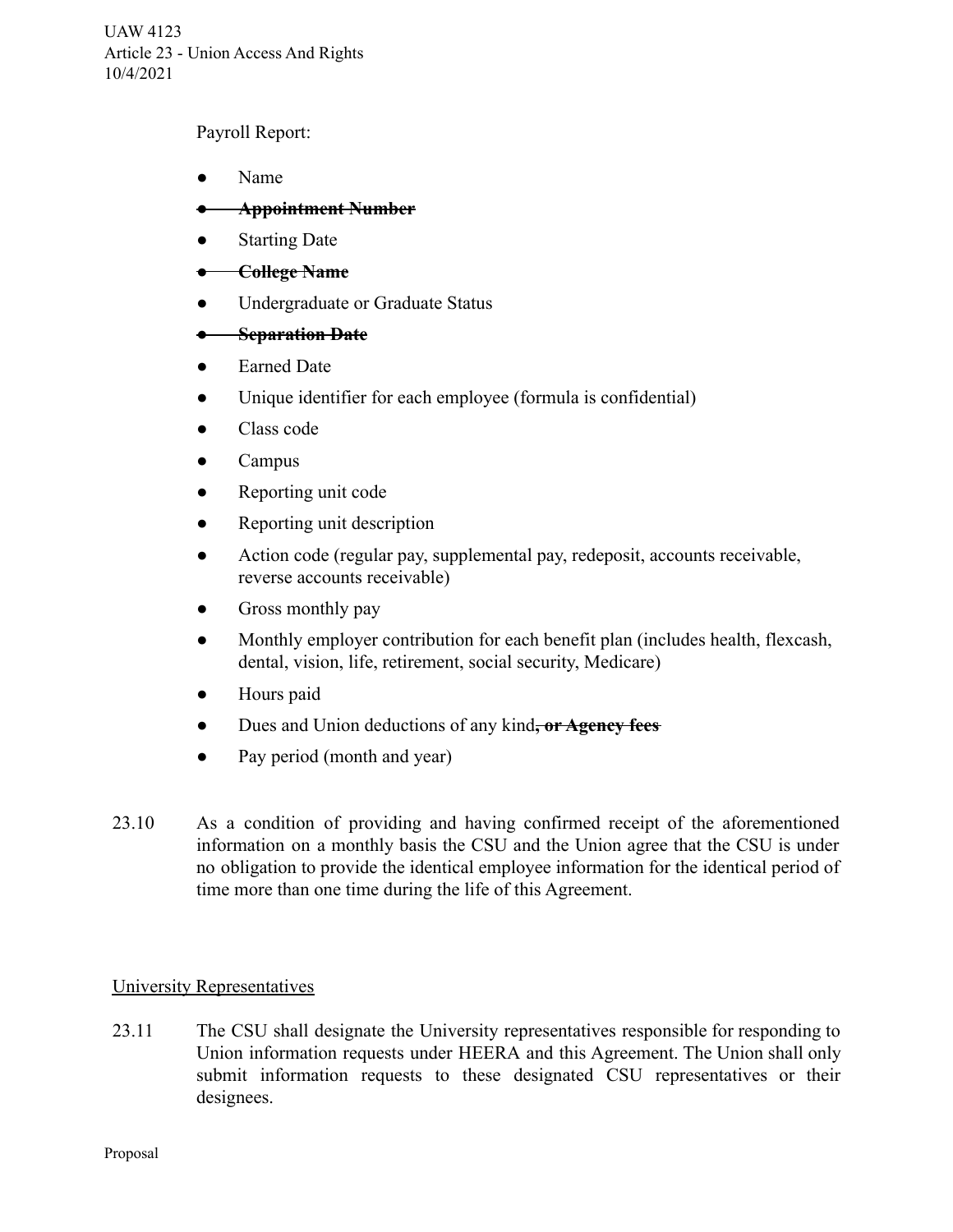#### Reimbursement of Costs

23.12 The Union shall promptly reimburse the University for the reasonable cost of providing information, except for the information identified above, requested pursuant to HEERA, the Public Records Act, or this Agreement

### Publication of the Agreement

23.13 Upon ratification and approval by the parties, the University shall publish the agreement on its website.

#### Union Orientation

- **XXX Consistent with state law (Government Code section 3255.5(b)(3)), "onboarding" is understood to mean the process by which Academic Student Employees are advised of their employment status, rights, benefits, duties, and responsibilities of their appointment. Onboarding of Academic Student Employees may occur in-person, online, through electronic communications, and/or mail or postal courier.**
- 23.14 The Union shall be provided 30 minutes to present Union information at campus-wide, college-wide and tutoring center employment orientations. The Union shall also be provided 30 minutes to present Union information at department employment orientations if all of the unit members have not been required to attend an employment orientation as defined above. **The University will provide the Union with at least ten (10) days' notice of the date, time, and location of any campus- wide, college-wide, tutoring center, or department onboardings** *and orientations***. When onboarding** *and orientation* **events are scheduled with less than ten (10) days' notice, UAW will receive notice as soon as the information is available for distribution to new employees.**

**In instances in which Academic Student Employees are onboarded through scheduled office visits to a campus' human resources or academic affairs office, the campus shall inform UAW of any appointments scheduled, including attendees, by emailing UAW at** *union@uaw4123.org***. UAW will be provided the opportunity to attend such appointments, and UAW will provide the campus' human resources or academic affairs office with advance notice of UAW's attendance. The Union shall be provided thirty (30) minutes to present Union information as part of the onboarding appointment.**